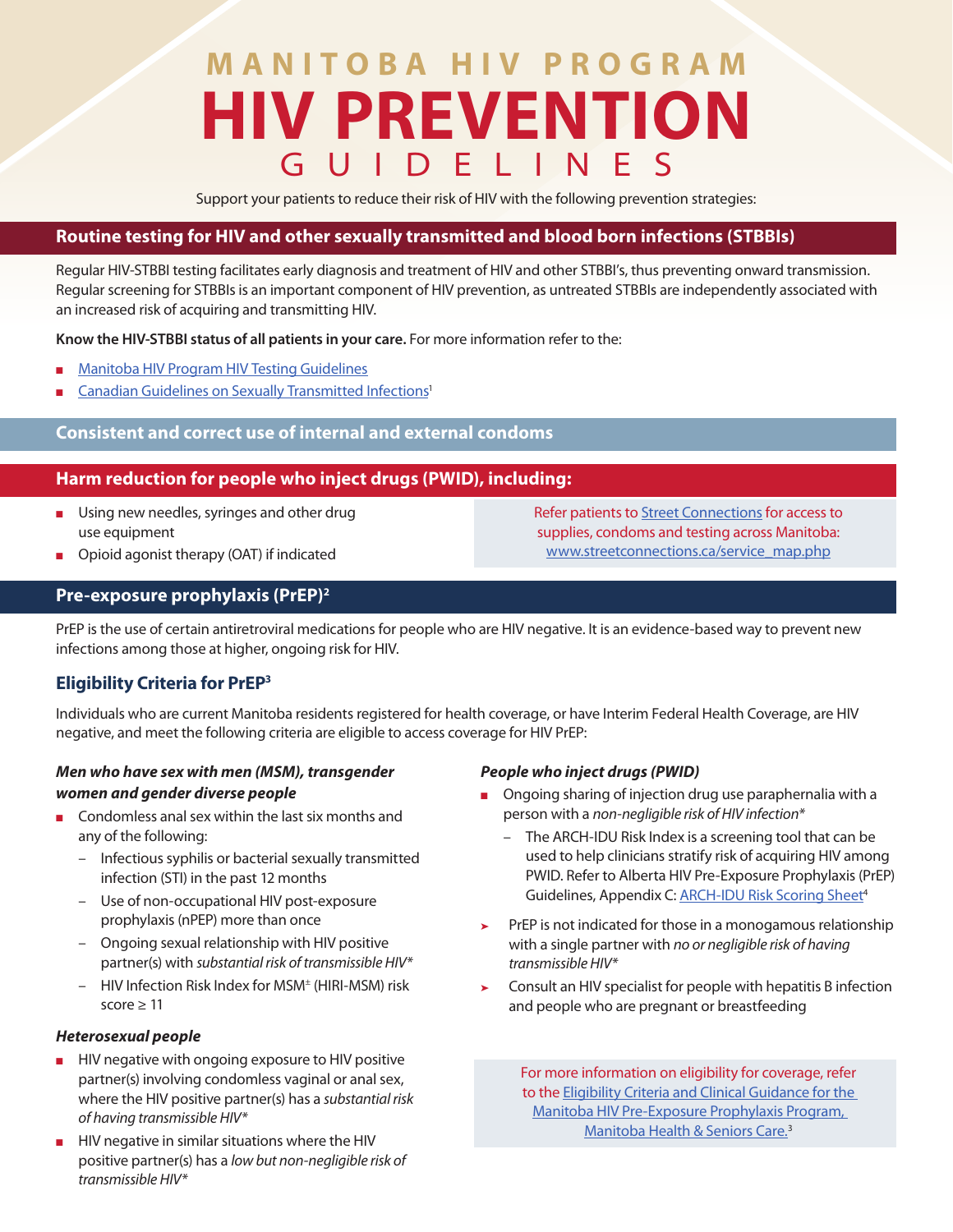# **\*Risk categories for transmissible HIV**

#### *Substantial*

- HIV positive and viral load (VL) >40 copies/mL
- HIV status unknown, but from a population with high HIV prevalence compared to the general population (ie. MSM, PWID)

#### *Low*

■ HIV positive and believed to have a VL <40 copies/mL with concomitant STBBI present at the time of exposure

#### *Negligible or none*

- Confirmed HIV negative
- HIV positive with confirmed VL <40 copies/mL and no known STBBI present at time of exposure
- HIV status unknown, and not from a population with high HIV prevalence compared to the general population (ie. MSM, PWID)
- General population

#### *<sup>±</sup>* **[HIV Infection Risk Index for MSM](https://www.cmaj.ca/content/cmaj/suppl/2017/11/21/189.47.E1448.DC1/170494-guide-1-at.pdf)**<sup>5</sup>

| <b>Question:</b>                                                                                                               | <b>Response</b>                                                              | <b>Score</b>                 |
|--------------------------------------------------------------------------------------------------------------------------------|------------------------------------------------------------------------------|------------------------------|
| 1. How old are you today?                                                                                                      | $<$ 18 years<br>18-28 years<br>29-40 years<br>41-48 years<br>$\geq$ 49 years | $\Omega$<br>8<br>5<br>2<br>0 |
| 2. How many men have you had sex with in the last 6 months?                                                                    | $>10$ men<br>$6-10$ men<br>$0-5$ men                                         | 0                            |
| 3. How many of your male sex partners were HIV positive?                                                                       | > 1 positive partner<br>1 positive partner<br>< 1 positive partner           | 8<br>0                       |
| 4. In the last 6 months, how many times did you have receptive anal sex (you were the bottom)<br>with a man without a condom?  | $\geq 1$ times<br>0 times                                                    | 10<br>0                      |
| 5. In the last 6 months, how many times did you have insertive anal sex (you were the top) with a<br>man who was HIV positive? | 5 or more times<br>$0-4$ times                                               | 6<br>0                       |
| 6. In the last 6 months, have you used methamphetamines such as crystal or speed?                                              | Yes<br>N <sub>o</sub>                                                        | 5<br>0                       |
| 7. In the last 6 months, have you used poppers (amyl nitrate)?                                                                 | Yes<br>No                                                                    | 3<br>0                       |
|                                                                                                                                | <b>Total Score:</b>                                                          |                              |

**Total Score:**

# **Discuss the benefits and risks of PrEP with eligible patients**

| <b>Benefits</b>                                                                                                                                                                         | <b>Risks</b>                                                                                                                                                              |
|-----------------------------------------------------------------------------------------------------------------------------------------------------------------------------------------|---------------------------------------------------------------------------------------------------------------------------------------------------------------------------|
| Daily PrEP using tenofovir disoproxil fumarate (TDF)/<br>Emtricitabine (FTC) is highly effective at reducing the risk<br>of HIV acquisition when it is used consistently and correctly. | Antiretroviral drug resistance may develop if a person initiates or<br>continues PrEP when they are already HIV seropositive.                                             |
| PrEP medications are safe and side effects are rare                                                                                                                                     | The most common side effects of initiating PrEP may include<br>nausea, vomiting, diarrhea, headache and dizziness. More<br>serious, longer term side effects may include: |
|                                                                                                                                                                                         | - Decrease in bone mineral density that appears reversible on<br>PrEP discontinuation<br>- Decrease in kidney function that generally resolves on<br>discontinuation      |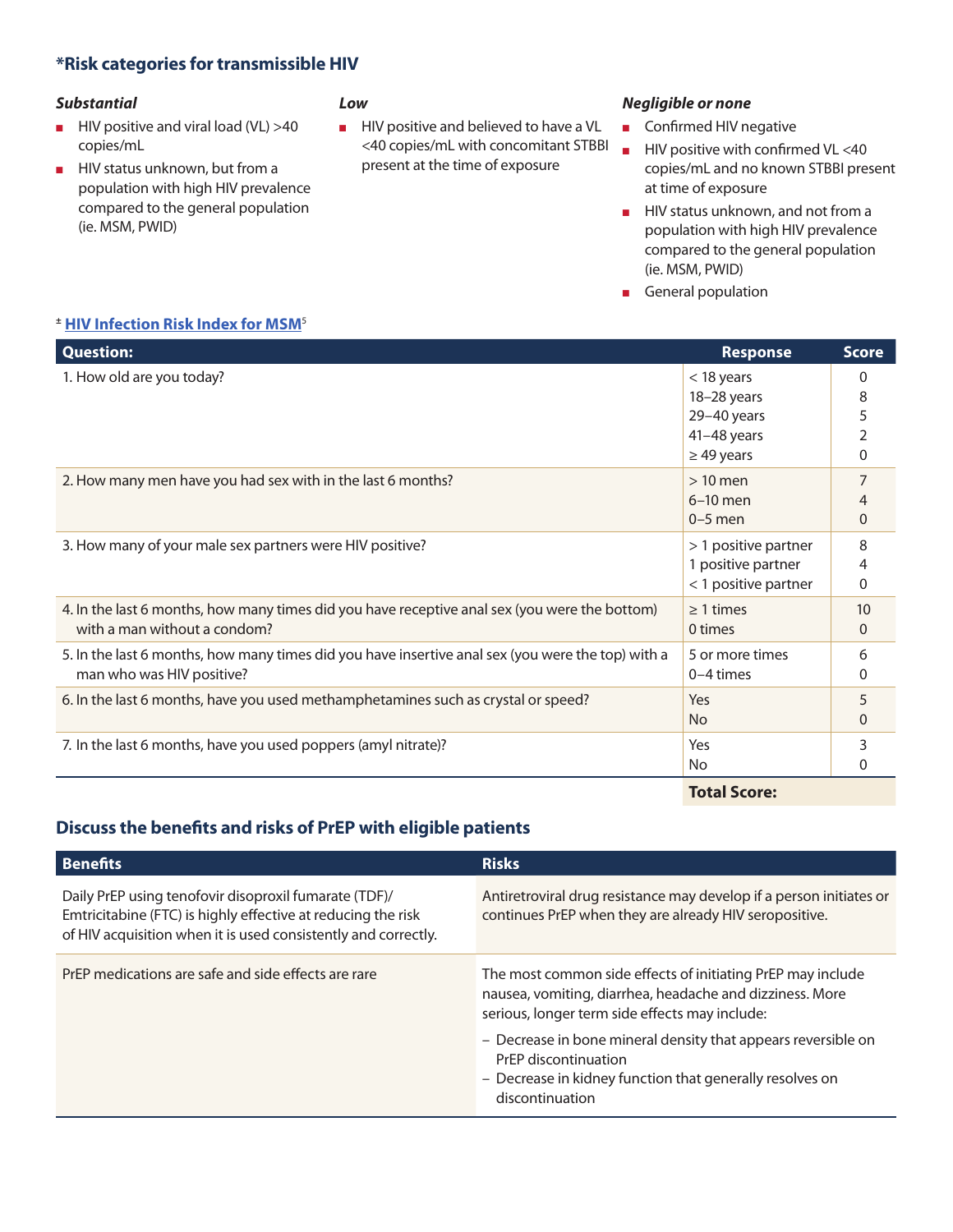# **Baseline evaluation and follow-up monitoring for PrEP**

Primary care providers initiating PrEP should see patients at baseline, 30 days after initiating PrEP, and every three months thereafter. Automatic refills should not be provided for more than three months at a time.

|                                                                                                                                                                                                                |                                                                                                                                                                                                                                                           | <b>Baseline</b> | At<br>30 days | <b>Every</b><br>3 months | <b>Every</b><br>12 months |
|----------------------------------------------------------------------------------------------------------------------------------------------------------------------------------------------------------------|-----------------------------------------------------------------------------------------------------------------------------------------------------------------------------------------------------------------------------------------------------------|-----------------|---------------|--------------------------|---------------------------|
| <b>Clinical assessments</b>                                                                                                                                                                                    |                                                                                                                                                                                                                                                           |                 |               |                          |                           |
| Confirm patient is eligible for PrEP                                                                                                                                                                           |                                                                                                                                                                                                                                                           | $\checkmark$    | ✓             | $\checkmark$             |                           |
| initiating PrEP.                                                                                                                                                                                               | Evaluate for signs and symptoms of acute HIV infection (fever, sore throat, rash,<br>fatigue, muscle aches and headache). Delay initiation of PrEP for symptomatic<br>patients and repeat HIV testing in 7-21 days to confirm HIV negative prior to first | ✓               | ✓             | ✓                        |                           |
| Assess for and counsel on HIV and STBBI prevention strategies, syndemic<br>conditions (depression, substance use, violence, sexual stigma, homelessness,<br>incarceration), drug toxicities and PrEP adherence |                                                                                                                                                                                                                                                           | $\checkmark$    | ✓             | $\checkmark$             |                           |
|                                                                                                                                                                                                                | Consider and discuss the risks and benefits of PrEP for patients with low bone<br>mass or osteoporosis. Dual-energy X-ray absorptiometry (DXA) to measure bone<br>mineral density is not recommended unless otherwise indicated.                          | ✓               |               |                          |                           |
| <b>Laboratory assessments</b>                                                                                                                                                                                  |                                                                                                                                                                                                                                                           |                 |               |                          |                           |
| Confirm patient is HIV negative using a 4 <sup>th</sup> generation HIV test (available at<br>Cadham Provincial Lab) prior to initiating PrEP                                                                   |                                                                                                                                                                                                                                                           | $\checkmark$    | ✓             | $\checkmark$             |                           |
| Screen for Hepatitis A (hepatitis A IgG) and vaccinate if susceptible                                                                                                                                          |                                                                                                                                                                                                                                                           | ✓               |               |                          |                           |
| Screen for Hepatitis B (surface antigen, surface antibody, core antibody) and<br>vaccinate if susceptible                                                                                                      |                                                                                                                                                                                                                                                           | ✓               |               |                          | ✓                         |
| Screen for Hepatitis C (total antibody if previously HCV negative; HCV RNA if<br>previously HCV antibody positive)                                                                                             |                                                                                                                                                                                                                                                           | $\checkmark$    |               |                          |                           |
| Screen for syphilis                                                                                                                                                                                            |                                                                                                                                                                                                                                                           | ✓               |               | J                        |                           |
| Screen for gonorrhea and chlamydia (urine NAAT). Determine if additional<br>anatomic testing sites needed (e.g. throat, rectal swabs) based on type of sexual<br>activity reported.                            |                                                                                                                                                                                                                                                           | ✓               |               | ✓                        |                           |
| Complete blood count                                                                                                                                                                                           |                                                                                                                                                                                                                                                           | ✓               |               |                          |                           |
| Screen for kidney disease                                                                                                                                                                                      | Urinalysis                                                                                                                                                                                                                                                | ✓               |               |                          |                           |
|                                                                                                                                                                                                                | Creatinine (eGFR should be > than 60 mL/min)                                                                                                                                                                                                              | ✓               | $\checkmark$  | $\checkmark$             |                           |
| Screen for pregnancy in people of child-bearing years                                                                                                                                                          |                                                                                                                                                                                                                                                           | ✓               |               |                          |                           |

## **Regimens**

- Tenofovir disoproxil fumarate (TDF) 300 mg/Emtricitabine (FTC) 200 mg, one tablet once daily, OR
- Alternative for MSM (not eligible for coverage by Pharmacare): Tenofovir disoproxil fumarate (TDF) 300 mg/Emtricitabine (FTC) 200 mg administered "on demand" (two pills taken together two to 24 hours before first sexual exposure, followed by one pill daily until 48 hours after last sexual encounter)

**For coverage under Pharmacare or EIA, prescribers must write "meets part 2 EDS" on patient prescriptions.**

# **Cessation of PrEP**

PrEP should be discontinued:

- Immediately if the patient has a positive HIV test. HIV positive  $\rightarrow$ patients should be referred to the Manitoba HIV Program.
- Electively if PrEP is no longer indicated for a minimum of two days and up to a maximum of 28 days after the last HIV exposure. Perform HIV test upon discontinuation, and again four to six weeks after discontinuing PrEP.
- Assess whether there is an ongoing need for Hepatitis B treatment, as the medications in PrEP are active against Hepatitis B. Hepatitis B flares should be monitored for in people with Hepatitis B who are not on any other hepatitis B therapies.
- ➤ A person who wishes to resume PrEP after discontinuing it should undergo the same assessments as a person being newly-prescribed PrEP.